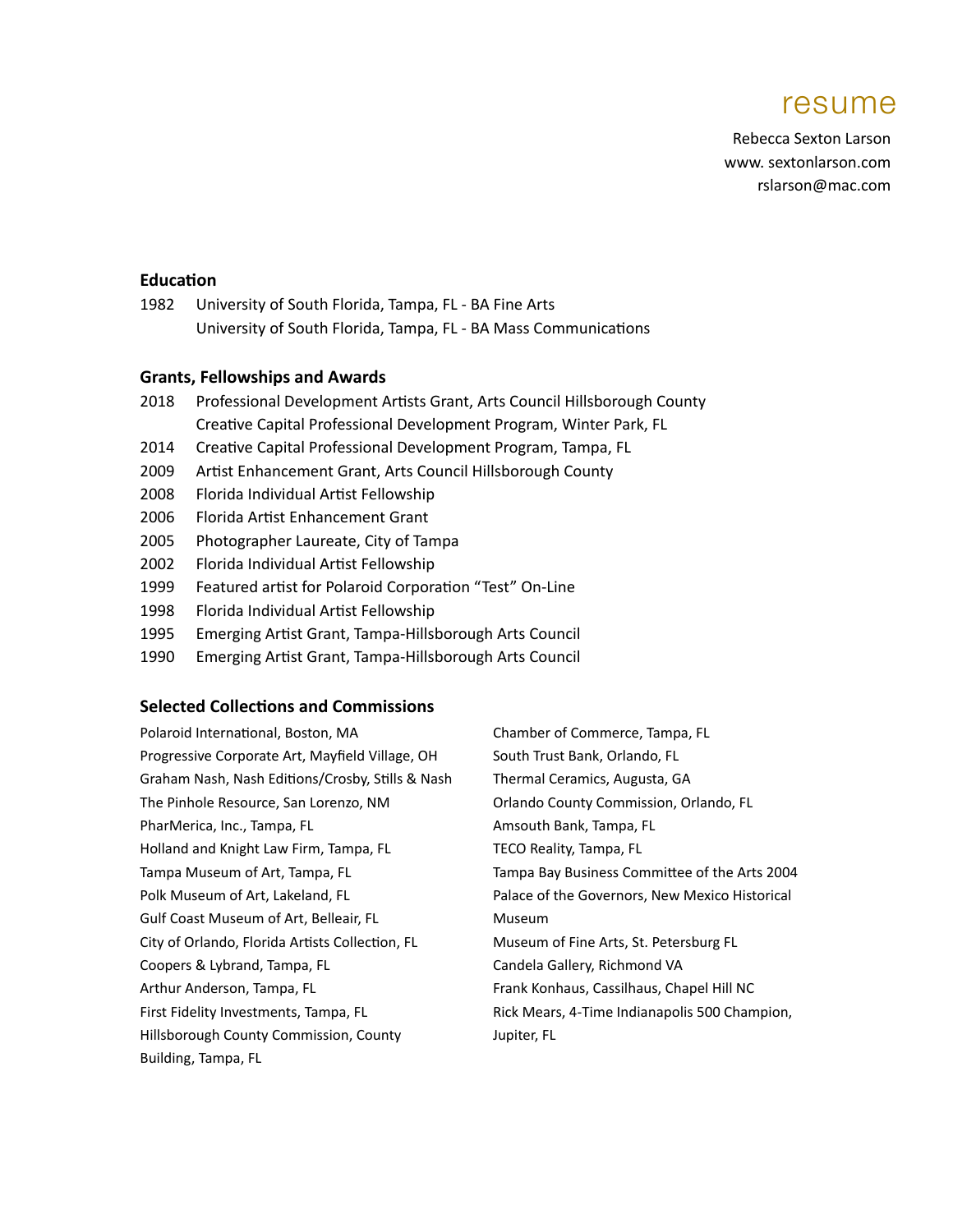## **Solo Exhibitions**

- 2022 Playback Theatre, Arts on Douglas, Atlantic Center for the Arts, New Smyrna Beach, FL
- 2021 Rebecca Sexton Larson, Southeast Center for Photography, Greenville, SC
- 2021 How to Build a Manmade Cloud, Dunedin Fine Art Center, Dunedin, FL
- 2019 *Idioms: Photographs by Rebecca Sexton Larson,* Florida School of the Arts, Palatka, FL
- 2012 *'Pinhole Photography"* Harris House-Atlantic Center for the Arts, New Smyrna Beach, FL
- 2012 Rebecca Sexton Larson, In One Instant Gallery of Photography, Ft. Myers, FL
- 2007 Rebecca Sexton Larson, University of the Arts, Philadelphia, PA
- 2006 Photographer Laureate Exhibition, Bailey Gallery, University of Tampa, Tampa, FL
- 2005 Rethinking the Possibilities: Rebecca Sexton Larson, Curator Todd Behrens, the Polk Museum of Art, Lakeland, FL
- 2004 New Work, Clayton Galleries, Tampa, FL
- 2002 Rebecca Sexton Larson, Clayton Galleries, Tampa, FL
- 2000 Rebecca Sexton Larson: Women's History Month, Hillsborough Community College, Tampa, FL
- 1999 Nostalgic Glances, Museum of Arts and Science, Melbourne, FL

#### **Group Exhibitions**

- 2021 *30 over 50 | In Context, Juror Arnika Dawkins (Arnika Dawkins Gallery),* Center for Fine Art Photography, Fort Collins, CO
- 2020 Picture in Picture, Curator Frank Konhaus, from the Cassilhaus Collection Chapel Hill, NC
- 2020 Photoville, Fence Installation Sarasota, FL
- 2020 THE ALTERED IMAGE Curated by Dina Mitrani (Dina Mitrani Gallery) Miami, FL
- 2020 *Unbound9 Invitational, Juror Gordon Stettinius, Candela Books* + Gallery, Richmond VA
- 2020 Members Juried Exhibition (online) Juror Ann Jastrab, executive director CPA, and Laura Sackett, creative director and co-founder of LensCulture, Center for Photographic Art, Carmel, CA
- 2020 41st Annual Paper in Particular, Curators by Scott McMahon, Sidney Larson Gallery, Columbia College, Columbia, MO
- 2019 *2019 International Juried Exhibition*, Juror Paula Tognarelli, Center Photographic Art, Carmel, CA
- 2019 A Certain Uncertainty from the Cassilhaus Collection, Curators Lori Vrba and Tama Hochbaum, Horce Williams House, Chapel Hill, NC
- 2019 *Polaroid Project: At the Intersection of Art and Technology,* McCord Museum, Montreal Quebec
- 2019 New Blood: Recent Discoveries from the Cassilhaus Collection, Curators Frank and Ellen Konhaus
- 2019 *SE Center Open, Juror Richard Tuschman, Southeast Center for Photography,* Greenville, SC
- 2018 *City of Tampa Photographer Laureates 2003-2013*, Florida Museum of Photographic Arts, Tampa
- 2017 Permanent Collection, Polk Museum of Art, Exhibition Lakeland, FL
- 2017 40th Anniversary Show, University of Tampa Permanent Collection, Tampa, FL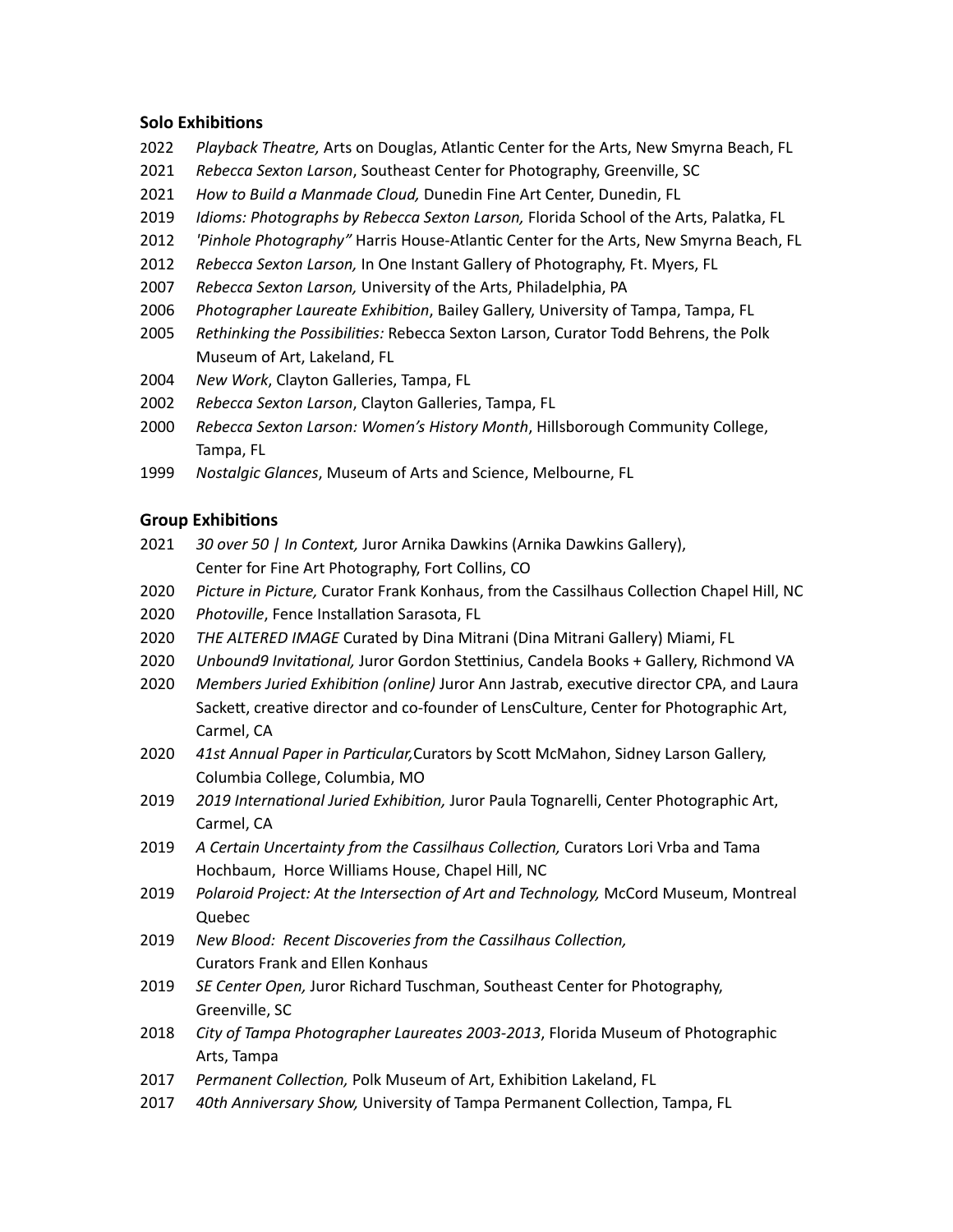- 2017 *Skyway A Contemporary Collaboration, Jurors Diana Nawi, Associate Curator at the Pérez* Art Museum Miami, Chris Jones, Associate Curator of Photography and Special Exhibitions John and Mable Ringling Museum of Art; Robin O'Dell, Manager of Photographic Collection and Katherine Pill, Curator of Contemporary Art Museum of Fine Arts, St. Petersburg; Seth Pevnick, Chief Curator and Richard E. Perry Curator of Greek and Roman Art and Joanna Robotham, Curator of Modern and Contemporary Art Tampa Museum of Art
- 2017 Light Sensitive 2015: Celebrating Images from the Darkroom, Juror Ann Jastrab, Art Intersection, AZ
- 2017 Poetics of Light, National Media Museum United Kingdom
- 2017 *The Polaroid Project,* Curated by William Ewing, Barbara Hitchcock, Gary Van Zante, Deborah G. Douglas, and Rebekka Reuter Venues include: Amon Carter Museum of American Art, Ft. Worth TX, WestLicht Museum for Photography, Vienna, C/O Berlin, Berlin, MIT Museum, Cambridge, Mass.
- 2016 *Remnants,* Curators Kaden Kratzer and Nadezda Nikolova-Kratzer, LightBox Photographic Gallery, Astoria, OR
- 2016 *Unmanned: Women Artists from the Permanent Collection, Polk Museum of Art* Lakeland, FL
- 2016 *Unbound5 Invitational, Juror Gordon Stettinius, Candela Books* + Gallery, Richmond VA
- 2016 *Inspired by Confrères,* Curator Michele Tuegel, Michele Tuegel Contemporary, St. Petersburg, FL
- 2016 Altered Narratives: 19th Century Techniques Merge with 21 Century Visions, City Gallery, Charleston, SC
- 2015 Jonah Calinawan, Karen Hymer, and Rebecca Sexton Larson, Art Intersection, Gilbert, AZ
- 2015 *Diffusion Exhibition*, Center for Fine Art Photography, Fort Collins, CO
- 2015 Landscape Annual Juried Exhibition, Juror Chris Bennett Plates to Pixels
- 2015 Light Sensitive 2015: Celebrating Images from the Darkroom, Juror Robert Hirsch, Art Intersection, AZ
- 2014 *"An Alternative Mood"* Rebecca Sexton Larson and Matt Larson, Morean Art Center, St Pete, FL
- 2014 *"Poetics of Light" Contemporary pinhole photography, Curators Eric and Nancy Spencer,* Palace of the Governors, New Mexico
- 2014 *HANDMADE*, Juror Jessica Ferguson, Vermont Center for Photography, Brattleboro, VT.
- 2014 Light Sensitive 2014, Juror Tom Persinger, Art Intersection, Gilbert, AZ.
- 2014 *"The Alternative Approach"* Juror Christopher James, The Kiernan Gallery, Lexington, VA
- 2014  *40th Temple Beth El Art Festival,* St. Petersburg, FL
- 2013 Recent Acquisitions: Prints, Drawings, and Photographs. Dedicated to Frank North, Museum of Fine Arts, St. Petersburg FL
- 2012 *"Alternative Views"* Red Filter Fine Art Photography Gallery, Lambertville, NJ
- 2011 "Transferred/Alternative Processes in Photography" Curator Regina DeLuis, Target Gallery at the
- 2011 Torpedo Factory Art Center, Alexandria, VA
- 2011 Biennial Exhibition, Florida Museum of Women Artists, Deland, FL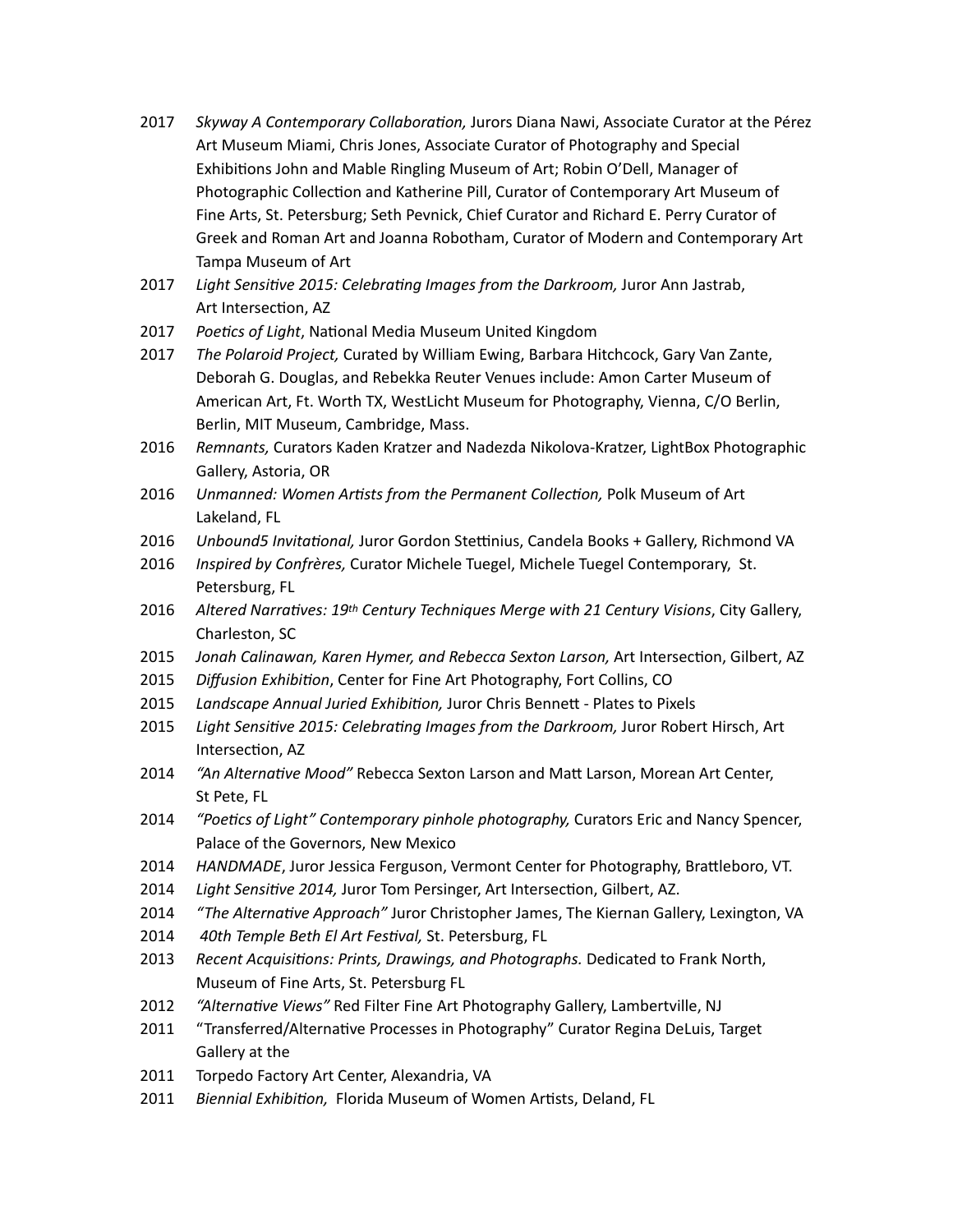- 2010 Low Tech, Curator Crista Dix Founder and Director of Wall Space Gallery in Seattle and Santa Barbara,
- 2010 The Center for Fine Art Photography, Inc., Fort Collins, CO
- 2010 Push>Process, Curators Emma Emmerton and Nastassia Simensky, CoExist Galleries & Studios @ TAP The Old Water Works, Southend on Sea, Essex, UK
- 2010 Florida Biennial III, Juror Mark Ormond the Deland Museum of Art, Juror Mark Ormond
- 2009 *Visual Unity, Morean Art Center, St. Petersburg, FL*
- 2009 *In a New Light Selections from the Gulf Coast Museum of Art Collection,*
- 2009 Florida International Museum, St. Petersburg, FL
- 2008 Film Lingual II, C. Emerson Fine Art, St. Petersburg, FL
- 2008 *Volvo Mayfaire by-the-Lake Purchase Awards: 25 Years of Collecting, Polk Museum of Art* Lakeland, FL
- 2008 "React," C. Emerson Fine Art, St. Petersburg, FL
- 2007 Small Works Exhibit, Clayton Galleries, Tampa, FL
- 2006 Rebecca Sexton Larson and Anna Tomczak, Lake Wales Art Center, Lake Wales, FL
- 2006 The Narrative Tradition, the Tampa Museum of Art, Tampa, FL
- 2005 Hot Summer Show, Clayton Galleries, Tampa, FL
- 2005 Pinhole Photography Group Show, the Upstairs Gallery, Tyron, NC
- 2004 *Fixed in Time: Matt Larson & Rebecca Sexton Larson*, the Arts Center, St. Petersburg, FL
- 2003 Pure Light: Southern Pinhole Photography, Southeastern Center for Contemporary Art, Winston-Salem
- 2003 Group Show, Clayton Galleries, Tampa, FL
- 2003 Florida Individual Artist Fellowship Traveling Exhibition, various Florida museums
- 2002 *Boca Raton Museum Show*, Boca Raton Museum, Boca Raton, FL
- 2001 *"Why Pinhole? International Exhibition of Lens-less Images", The Visual Studies Wkp.* Rochester, NY
- 2001 *Images from the Permanent Collection,* the Tampa Museum of Art, Tampa, FL
- 2000 New Work, Clayton Galleries, Tampa, FL
- 2000 Larson & Tomczak, Pensacola Museum of Art, Pensacola, FL
- 1999 Artistic Waters, the Florida Aquarium, Tampa, FL
- 1999 Undercurrent/Overview, the Tampa Museum of Art, Tampa, FL

#### **Publications**

- 2022 *Beta Developments in Photography Magazine*, feature article, January issue #42
- 2022 The Experimental Darkroom, Contemporary Uses of Traditional Black & White *Photographic Materials, Author Christina Z. Anderson, New York: Routledge, 2022.*
- 2021 *Diffusion*, Volume X | Print Annual, ISBN# 978-0-578-83612-6
- 2020 Float Photo Magazine, online feature November edition
- 2020 *"How to Catch a Man Made Cloud."* Black and White Magazine feature, editor Dean Brierly, June issue
- 2020 Square Magazine, featured artist, Winter 2020
- 2019 Rebecca Sexton Larson, Palatka Daily News, Palatka, Florida, September 2019
- 2019 *Float Photo Magazine,* online feature August edition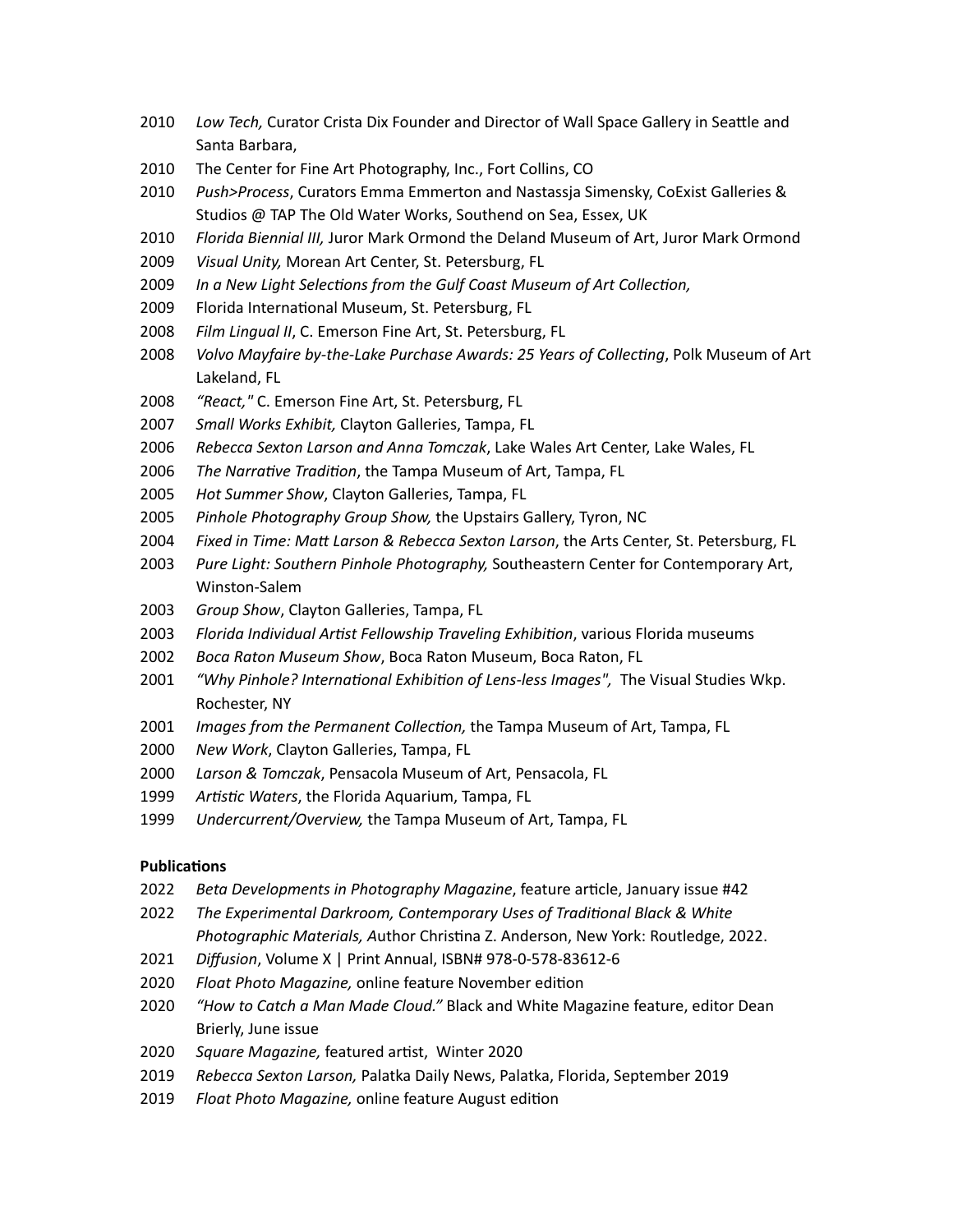- 2019 *Dek Unu Magazine*, artist feature, July 2019
- 2018 Mono Chroma Magazine, Issue 001, July/August 2018
- 2018 *Shadow and Light Magazine*, Volume 4 Issue 5, July/August 2018
- 2017 Salted Paper Printing: A Step-by-Step Manual Highlighting Contemporary Artists author Christina Z. Anderson, Focal Press, ISBN-13: 978-1138280229
- 2017 *The Hand,* A Magazine for Reproduction-Based Art Issue 18, October 2017
- 2017 The Polaroid Project At the Intersection of Art and Technology authors William A. Ewing and Barbara P. Hitchcock ISBN: 9780520296169
- 2017 *"Femme Visuale: Rebecca Sexton Larson* author Catlin Albritton, Creative Loafing, May 31, 2017
- 2016 *Black and White Magazine,* October issue. Winner for alternative processes
- 2016 Adore Noir Magazine, Issue #31 Feature article www.adorenoir.com
- 2016 Silvershotz Magazine, March issue, online feature www.silvershotz.com
- 2016 *Shadow & Light Magazine,* Jan./Feb. issue
- 2015 *Macabre,* Seities Fall issue publication*,* Seities Studio
- 2015 *South x Southeast (SXSE) Magazine feature on mixed media Church Fan series*
- 2014 *Diffusion Unconventional Photography Magazine*, 'The Matter of Light' Honorable Mention
- 2014 The Hand Magazine, Issue #3
- 2013 South x Southeast (SXSE) magazine online and print
- 2013 *Diffusion Unconventional Photography Magazine*, 'A Proclamation for Unconventional Photography'
- 2012 Lenscratch website/blog online feature
- 2012 Pinhole Photography, Fourth Edition: From Historic Technique to Digital Application (Alternative Process Photography) 4th Edition, author Eric Renner ISBN-13: 978-0240810478
- 2012 "Diaries of Visual Relationships", The Grief Toolbox, online
- 2010 *Wall Space Gallery* | The Flat File online
- 2010 The Center for Fine Art Photography, October 15, 2010 online blog
- 2009 CK Pinhole, Photographer Feature online interview
- 2008 Pinhole Photography: From Historic Technique to Digital Application author Eric Renner (October 27)
- 2004 *Tampa Review 27, editor Richard Matthews, University of Tampa Press,*  ISBN-10: 187985225X
- 2004 *"Exposing The Art of Education,"* The Tampa Tribune, author Ester Hammer, February 12, 2004,
- 2004 *"Photographer's New Work Will Not Disappoint,"* Tampa Tribune, author Jenny Carey, February 4,
- 2004 *"Metro Art,"* Tampa Bay Metro Magazine, author Marilyn Mars, February/March issue
- 2003 *"Take a Pin...Box-light Photography on Exhibit,"* Winston-Salem Journal, author Tom Patterson, Jan. 26
- 2003 *"Medium and Message Pinhole-photography show raises some chicken-or-egg questions,*" Winston-Salem Journal, author Tom Patterson, March 30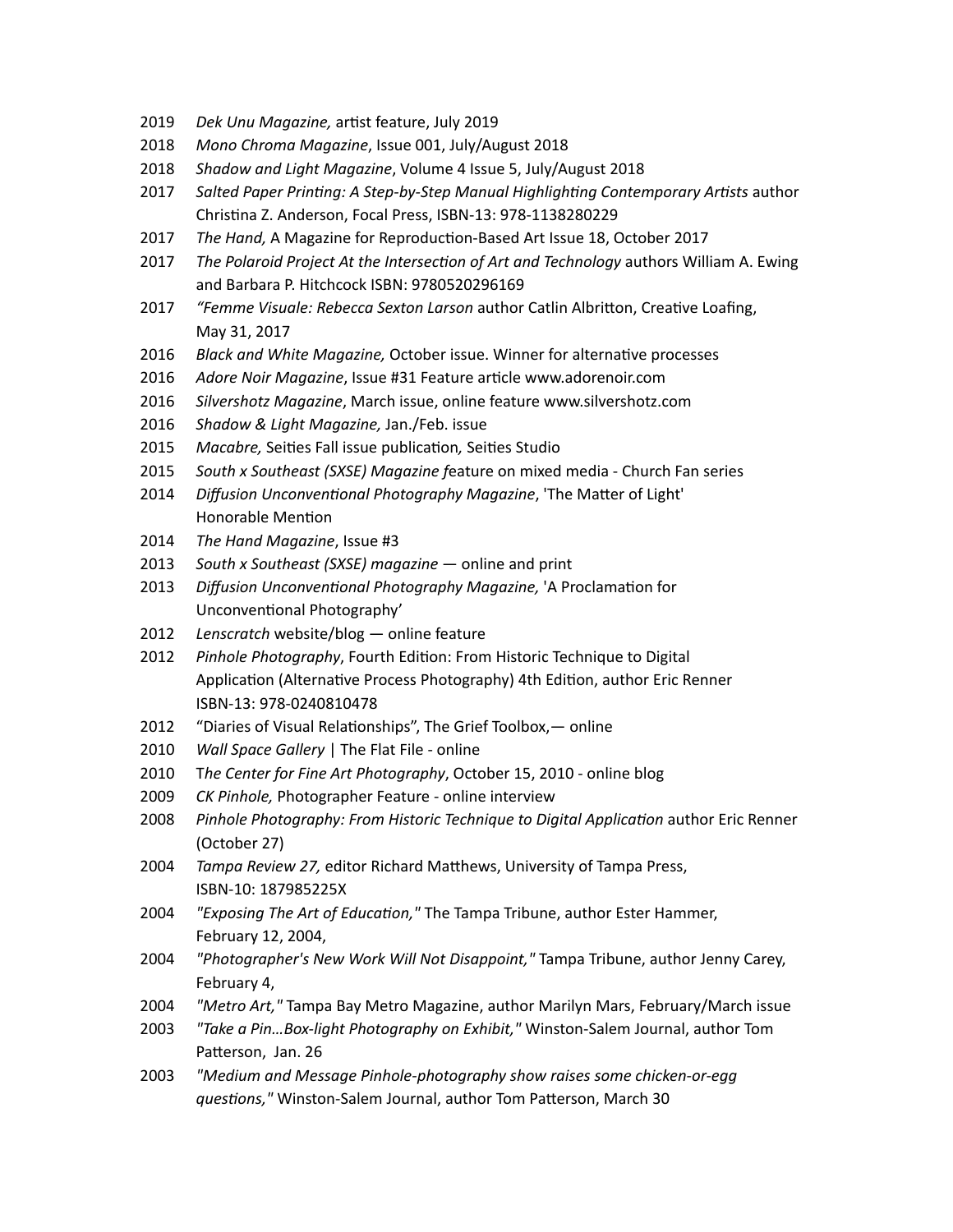- 2003 *"Southeastern Center for Contemporary Art* Offers New Exhibitions," Carolina Arts, February Issue
- 2002 *"Larson Artwork Is A Credit to Art Education"* author Jenny Carey, South Tampa News, March 6, 2002,
- 2002 *Tampa Review 21, editor Richard Matthews, University of Tampa's Literary Magazine*
- 2001 *"Exploring the Florida Landscape"* Flair Magazine, author Marty Clear, Fall 2001
- 2001 *"Why Pinhole"* Afterimage, various authors, Spring 2001
- 2000 *"Florida and the Southeast"* Art Papers, author Adrienne Golub, July/August 2000,
- 2000 *"Best of The Bay Issue"* The Weekly Planet, Voted Tampa Bays' Best Photographer
- 2000 *"Undercurrent/Overview"* The Tampa Tribune, author Joanne Milani, June 2000
- 1999 "Area Artists Assess Successes, Shortcomings, Evolutions" Tampa Tribune, author Joanne Milani July 4
- 1999 *"Rebecca Larson's Pix of Home,"* Alternative View, Vol. 1 #1
- 1997 *Tampa Review 14,* University of Tampa's Literary Magazine, editor Richard Matthews
- 1995 New American Paintings, Open Studios Competitions
- 1995 *"Visual Diaries"* View Camera Magazine, author Lizabth Johnson, September-October 1995
- 1995 *"Rebecca Sexton Larson"* Pinhole Journal, Contemporary Images 3, Vol. 11#1,

#### **Professional Activities**

- 2022 Zoom Interview with the Huntington Beach Art Center Fine Art Photographers Group
- 2022 *L.A. Curator Top 40 photographers,* Director Laurie Freitag
- 2021 Photo Chat, Zoom (online) panel discussion for the Griffin Museum of Photography, Winchester MA
- 2020 *Grants Panel Reviewer* for the Arts Council of Hillsborough County Tampa, FL
- 2020 Full Circle, Zoom (online) lecture for the Center for Photograph Art, Carmel, CA
- 2020 Juror Suncoast Art Festival, Tampa FL
- 2019 Pre -Juror, Gasparilla Art Festival, Tampa FL
- 2019 Juror, Art Harvest Art Festival, Dunedin FL
- 2019 Juror, Fine Arts for Ocala Art Festival, Ocala FL
- 2019 Fellow, Hambidge Residency, Rabun Gap, GA
- 2018 Juror, Faculty Exhibition Crealdé School of Art
- 2017 Juror, 41<sup>st</sup> Maitland Rotary Arts Festival Maitland, FL
- 2017 Artist talk, Skyway A Contemporary Collaboration, Tampa Museum of Art
- 2017 Florida Museum of Photographic Arts, Salt Printing Demonstration
- 2017 In Tampa Bay, the Changing Face of Art Patronage, Panel Discussion Museum of Fine Arts, St. Petersburg, FL
- 2014 Artist Talk & Reception for An Alternative Mood: Rebecca Sexton Larson & Matt Larson Hillsborough Community College, Tampa, FL
- 2013 Presenter, Carousel #3 Photography Event, St. Petersburg, FL
- 2013 Guest Lecturer, University of Tampa, Tampa, FL
- 2012 Keynote Speaker, Florida Art Educator's Conference, St. Petersburg, FL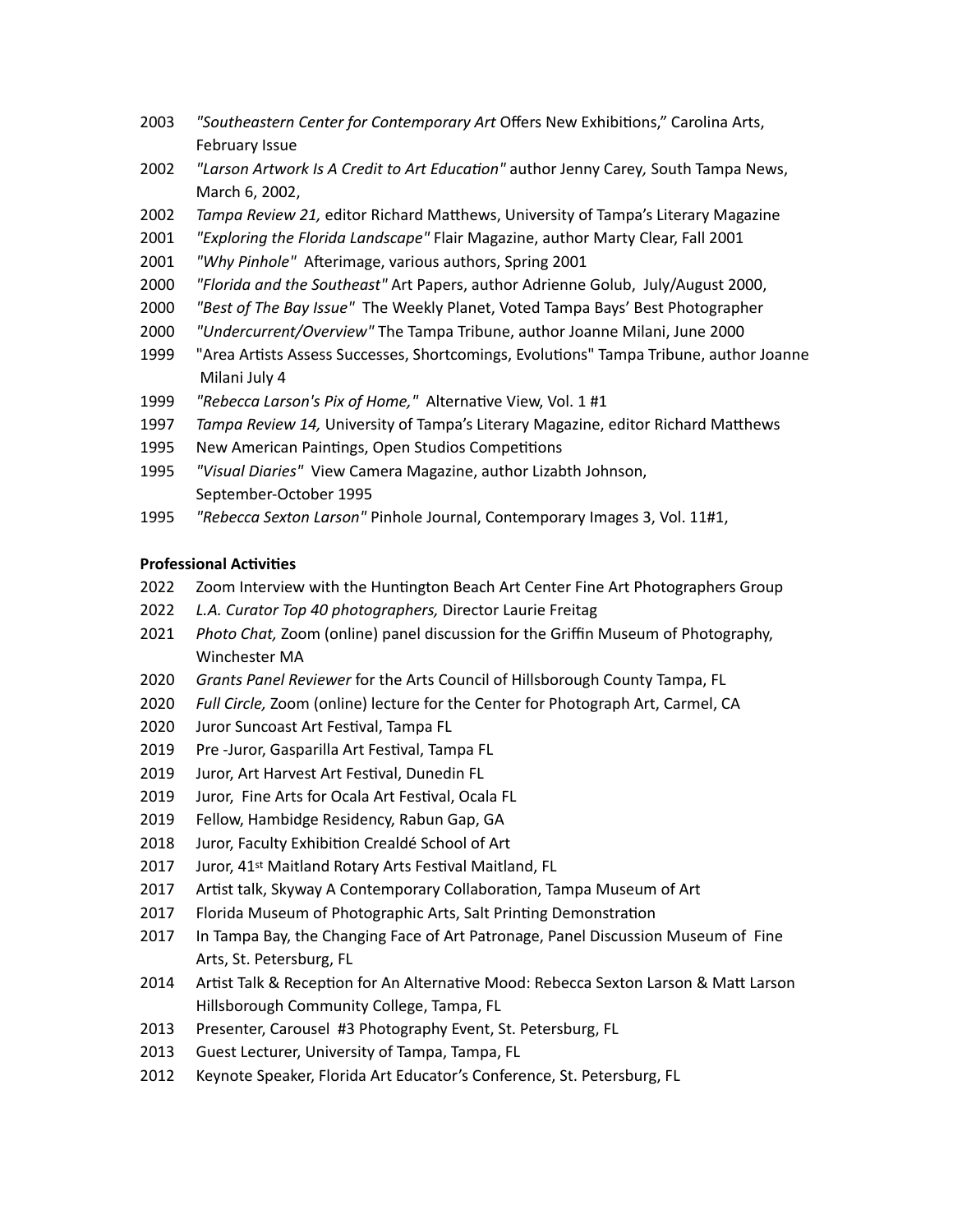- 2012 Panelist "Conservation Conversation" Dali Museum of Art, St. Petersburg, FL (Joan Kropf, Dali Museum; Wayne Atherholt, Morean Art Center; Kent Lydecker, MFA; Susan Carter, Henry B. Plant Museum; Steven High, Ringling Museum of Art; Elizabeth Brincklow, City of St. Pete; Hank Hine, Dali Museum Moderator)
- 2011 F295 Symposium Presenter. Carnegie Mellon University, Pittsburgh, PA
- 2010 Friends of Photography, Museum of Fine Arts, St. Petersburg, FL
- 2010 American Association of Museums Conference, Los Angeles, CA
- 2009 "On the Easel," Leepa-Rattner Museum of Art, Tarpon Springs, FL
- 2008 Juror, 37th Annual Lake Wales Art Festival, Lake Wales, FL
- 2008 Public Lecture, Camera Obscura, Museum of Photographic Arts, Tampa, FI Sponsored by The Tampa Museum of Art, Art for Lunch Program
- 2008 Visiting Artist, McLaughlin Middle School, Winter Haven, FL
- 2007 Juror, 33rd Annual Palm Harbor Chamber of Commerce Fine Arts
- 2007 Festival, St. Petersburg College, Tarpon Springs Campus, Palm Harbor, FL
- 2007 Juror, 33rd Annual Tarpon Springs Fine Arts Festival, Spring Bayou Park Tarpon, FL
- 2007 Juror, "7th "Annual Members Exhibition" Florida Museum of Photographic Arts, Tampa, FL
- 2006 Panel Member, "The Art of the Documentary Project," Polk Museum of Art, Lakeland, FL
- 2006 Public Lecture, Photo Laureate Project Tampa Museum of Art, Art for Lunch Program, Tampa
- 2006 Transfer Techniques for Educators Workshop, Florida Art Educators Conference, Jacksonville, FL
- 2005 Hand Coloring Black and White Photographs: You Choose the Colors Workshop, the Tampa Museum of Art, Tampa, FL
- 2005 Public Lecture Pinhole Photography, Polk Museum of Art, Lakeland, FL
- 2005 Panel Member, "Tampa Photo Laureates," Tampa Museum of Art, Tampa, FL
- 2005 Pre-Juror, Mayfaire by the Lake Art Festival, Polk Museum of Art, Lakeland, FL
- 2004 Santa Fe Center for Photography, Review Santa Fe Participant
- 2002 Public Lecture Pinhole Photography, Polk Museum of Art, Lakeland, FL
- 2002 Hand coloring Workshop and Lecture, sponsored by the McGonagall Trust, University of the Arts, Philadelphia, PA.
- 2001 Public Lecture, Visual Literacy, University of Tampa, Tampa, FL
- 1999 Visiting Artist, Blake High School, Tampa, FL
- 1999 Public Access TV Program, "Art Off The Wall" The Education Channel, Tampa, FL
- 1999 Public Lecture, the Gulf Coast Museum of Art, Belleair, FL
- 1999 Television Interview, "Good Morning Tampa Bay, Channel 13, Tampa, FL
- 1999 Public Lecture, Friends of Photography, the St. Petersburg Museum, St. Petersburg, FL
- 1999 Public Lecture, Polk Museum of Art, Lakeland, FL
- 1998 Public Lecture, (Keynote Lecturer) "Pinhole Photography" Florida Art Educators Conference, St. Petersburg, FL

# **Professional Memberships**

Arts Council of Hillsborough County – Past Board member